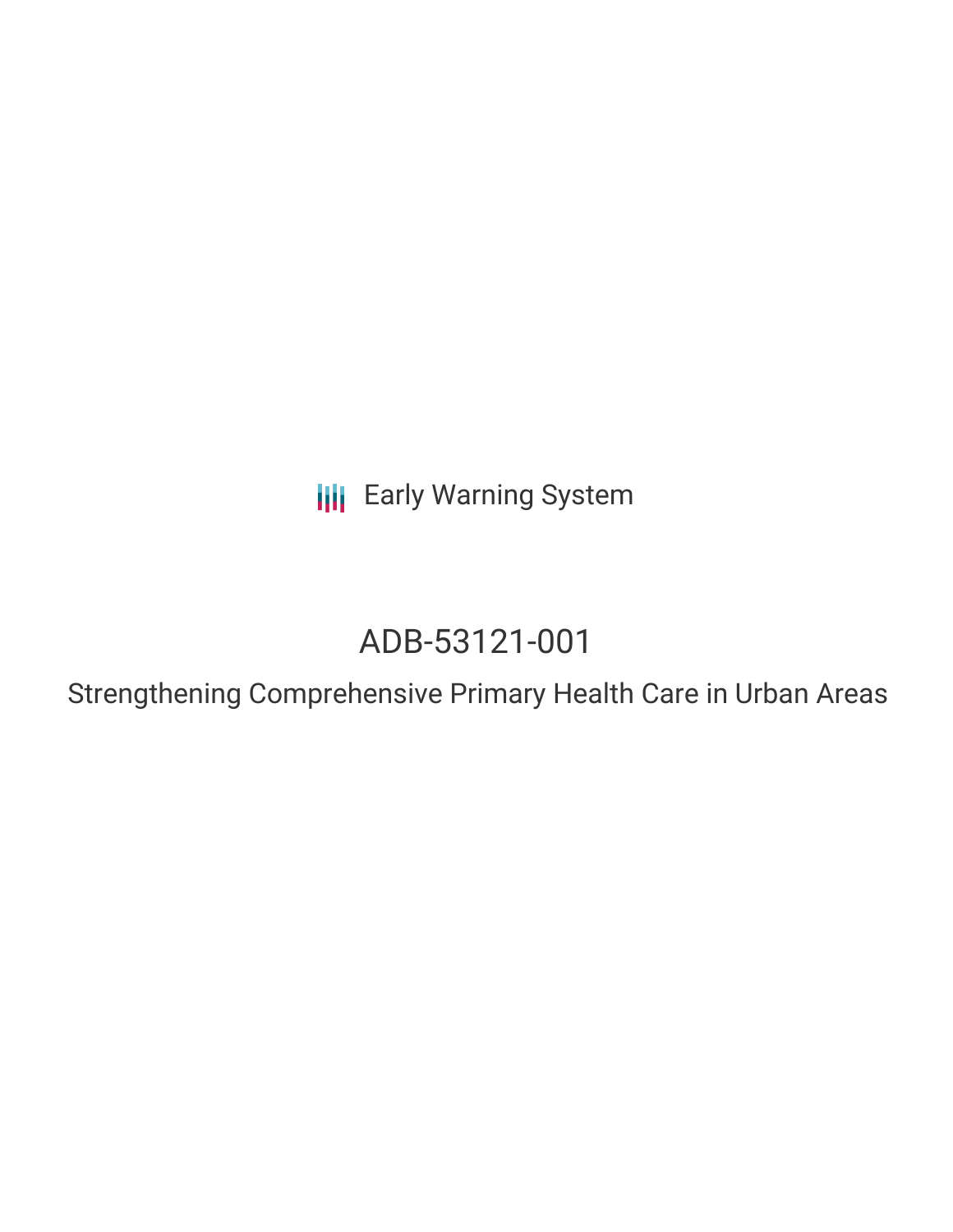

#### **Quick Facts**

| <b>Countries</b>               | India                        |
|--------------------------------|------------------------------|
| <b>Financial Institutions</b>  | Asian Development Bank (ADB) |
| <b>Status</b>                  | Proposed                     |
| <b>Bank Risk Rating</b>        | B                            |
| <b>Borrower</b>                | Government of India          |
| <b>Sectors</b>                 | <b>Education and Health</b>  |
| <b>Investment Type(s)</b>      | Grant, Loan                  |
| <b>Investment Amount (USD)</b> | \$202.00 million             |
| <b>Loan Amount (USD)</b>       | \$200.00 million             |
| <b>Grant Amount (USD)</b>      | $$2.00$ million              |
| <b>Project Cost (USD)</b>      | \$202.00 million             |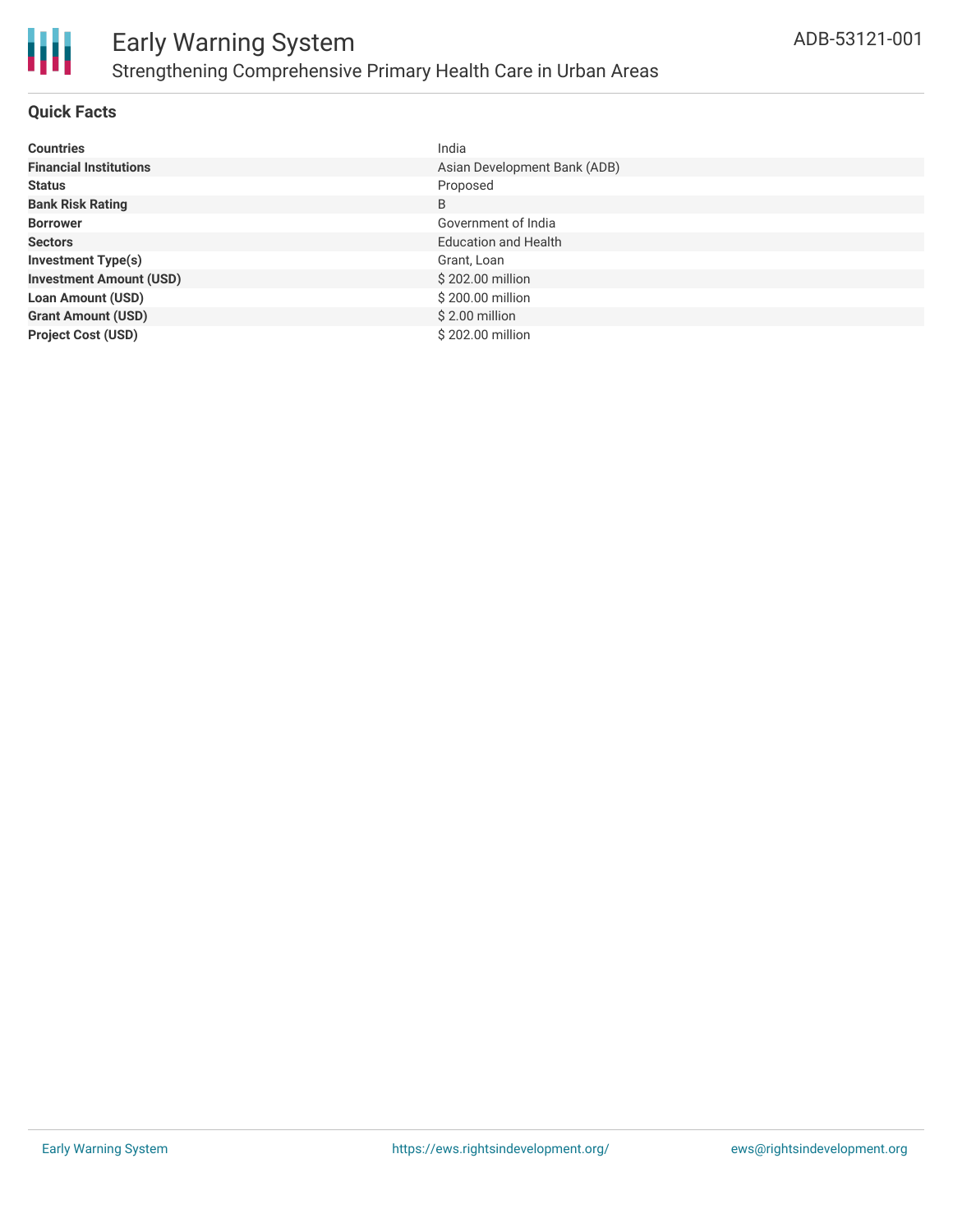

#### **Project Description**

According to the bank's website, the proposed project outcome is "Equitable access to quality comprehensive primary health care services in urban areas improved in 12 states" and its output is "Provision for comprehensive primary health care in urban areas strengthened"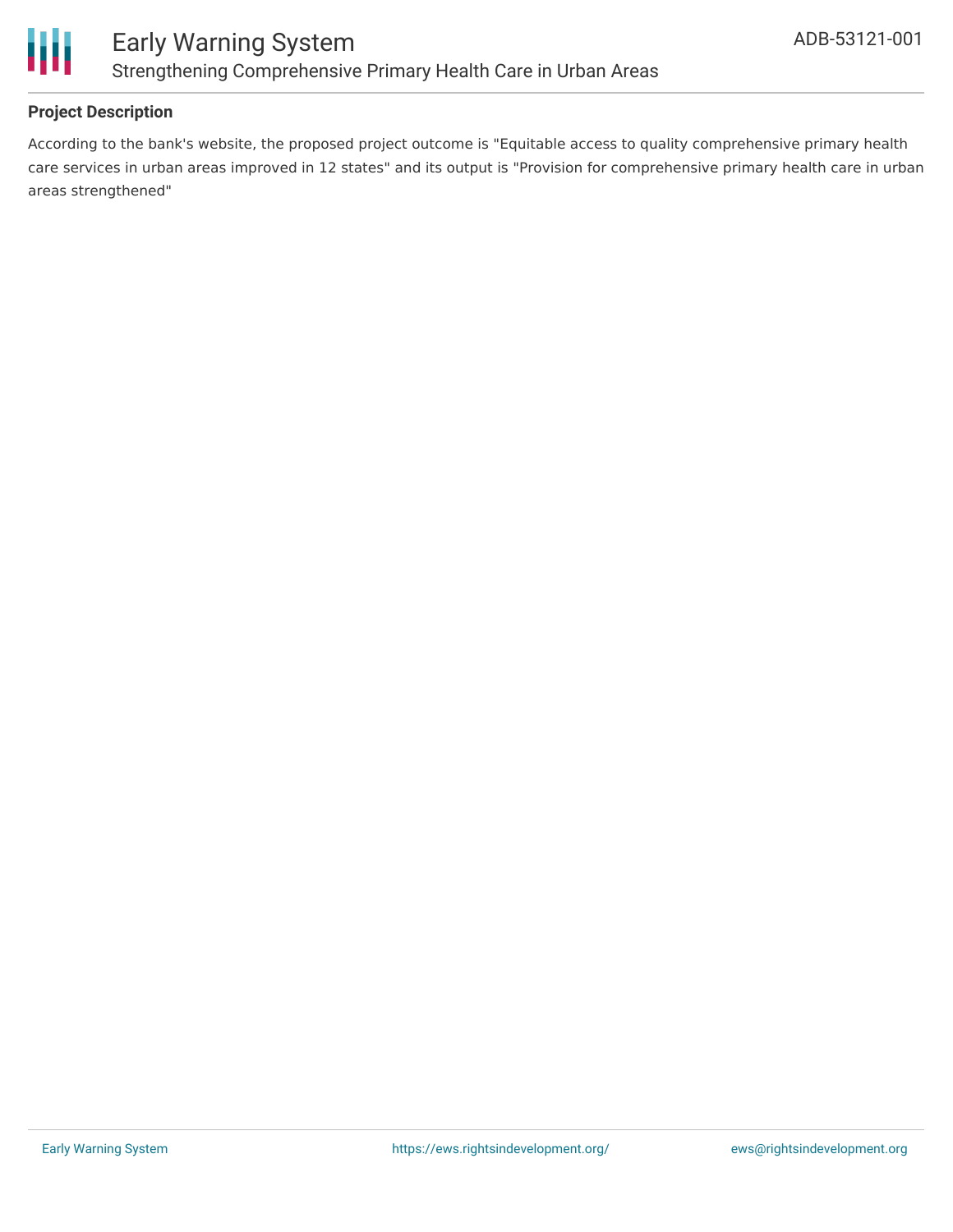

### Early Warning System Strengthening Comprehensive Primary Health Care in Urban Areas

#### **Investment Description**

Asian Development Bank (ADB)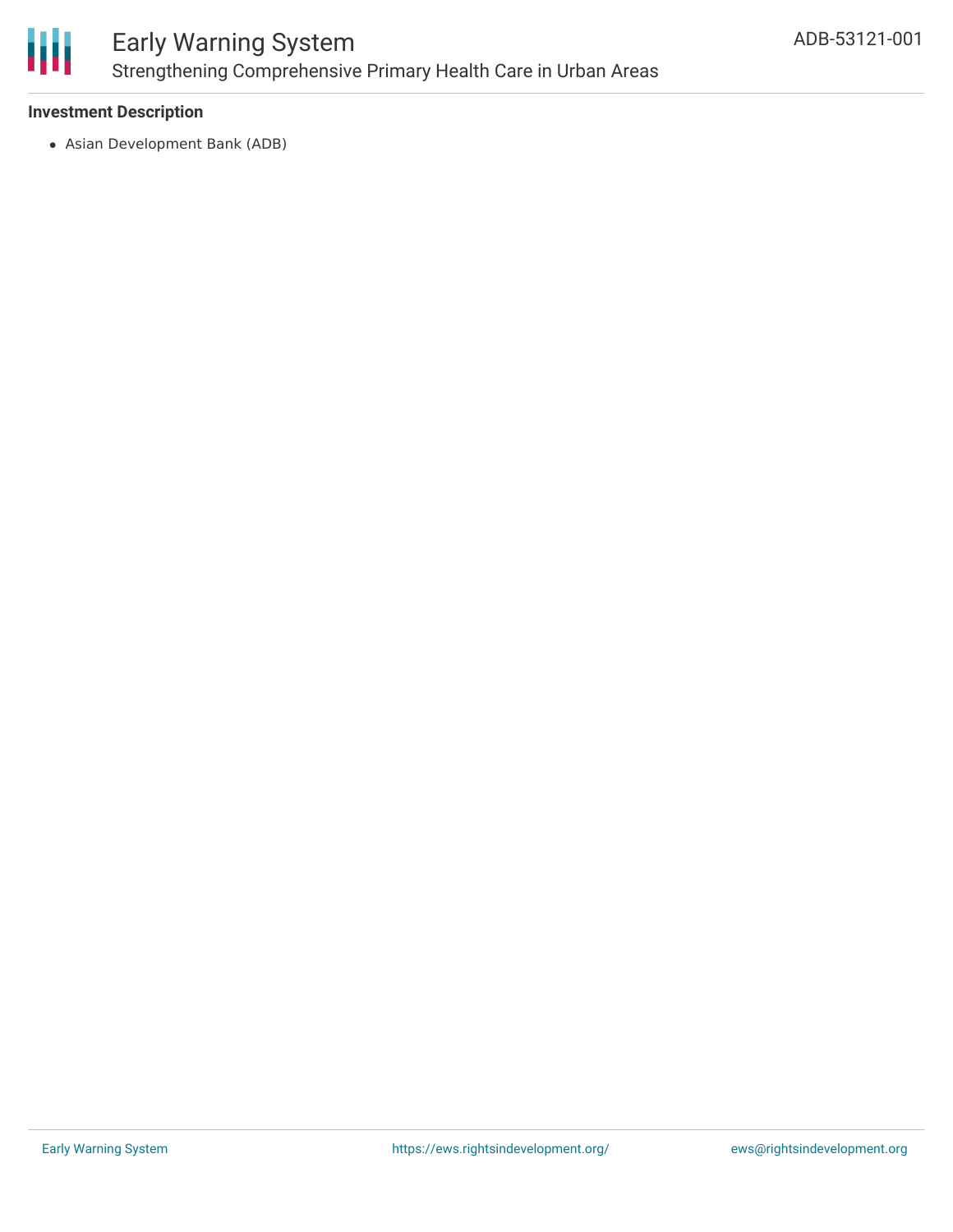

#### **Contact Information**

Responsible ADB Officer Chin, Brian Responsible ADB Department South Asia Department Responsible ADB Division Human and Social Development Division, SARD Executing Agencies Ministry of Health and Family Welfare 150 A Nirman Bhawan, New Delhi - 110 011 India

#### **ACCOUNTABILITY MECHANISM OF ADB**

The Accountability Mechanism is an independent complaint mechanism and fact-finding body for people who believe they are likely to be, or have been, adversely affected by an Asian Development Bank-financed project. If you submit a complaint to the Accountability Mechanism, they may investigate to assess whether the Asian Development Bank is following its own policies and procedures for preventing harm to people or the environment. You can learn more about the Accountability Mechanism and how to file a complaint at: <http://www.adb.org/site/accountability-mechanism/main>